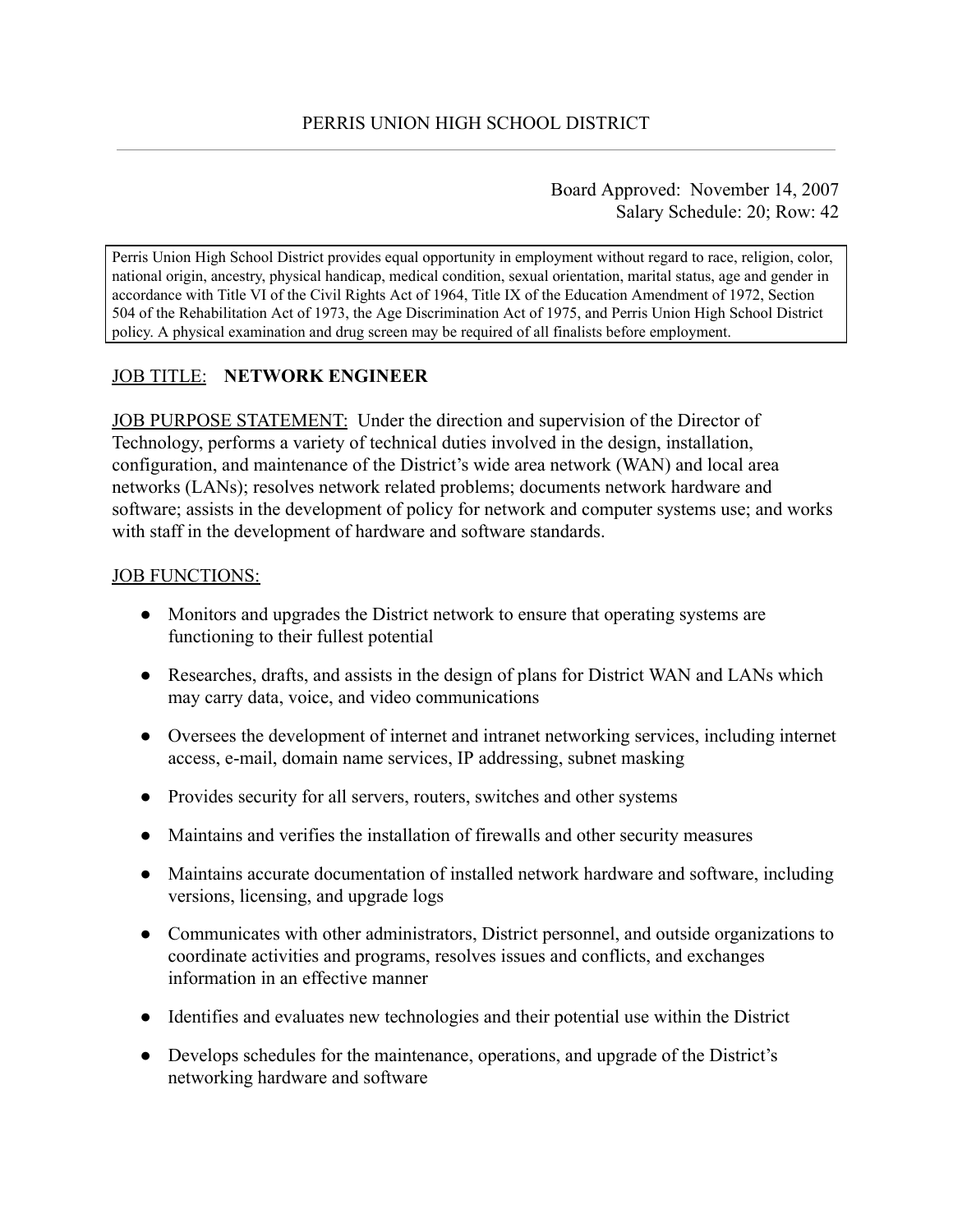### JOB TITLE: NETWORK ENGINEER Page 2

#### JOB FUNCTIONS – continued

- Develops and maintains a budget for the replacement cycle of file servers and other equipment throughout the District as needed
- Maintains, evaluates, and monitors District-wide backup systems
- Administers Web based applications, including district web servers, hosted applications, and district website
- Administers Help Desk to ensure the phones are covered during regular hours and that site visits are accomplished efficiently, and prioritizes and assigns in-coming trouble tickets
- May instruct other personnel in the use of hardware and software
- Participates in District in-service programs
- Maintains current knowledge of networking technology and industry standards and trends
- Establishes and maintains effective working relationships with staff, students, parents, and community members
- Knows switching and routing network equipment
- Knows Network Directory Structure and Management
- Knows Enterprise Email Systems
- Knows TCP/IP protocols and internet addressing
- Knows network maintenance
- Knows Telephony
- Knows basic scripting and programming
- Knows Frame-relay, ATM, Point-to-Point, and other WAN connections
- Knows Microcomputer hardware and software applications
- Knows reporting procedures, record-keeping, and report generation
- Knows applicable types of cabling, hubs/switches, routers, proxy servers, and network design
- Knows correct English, grammar, spelling, vocabulary, and math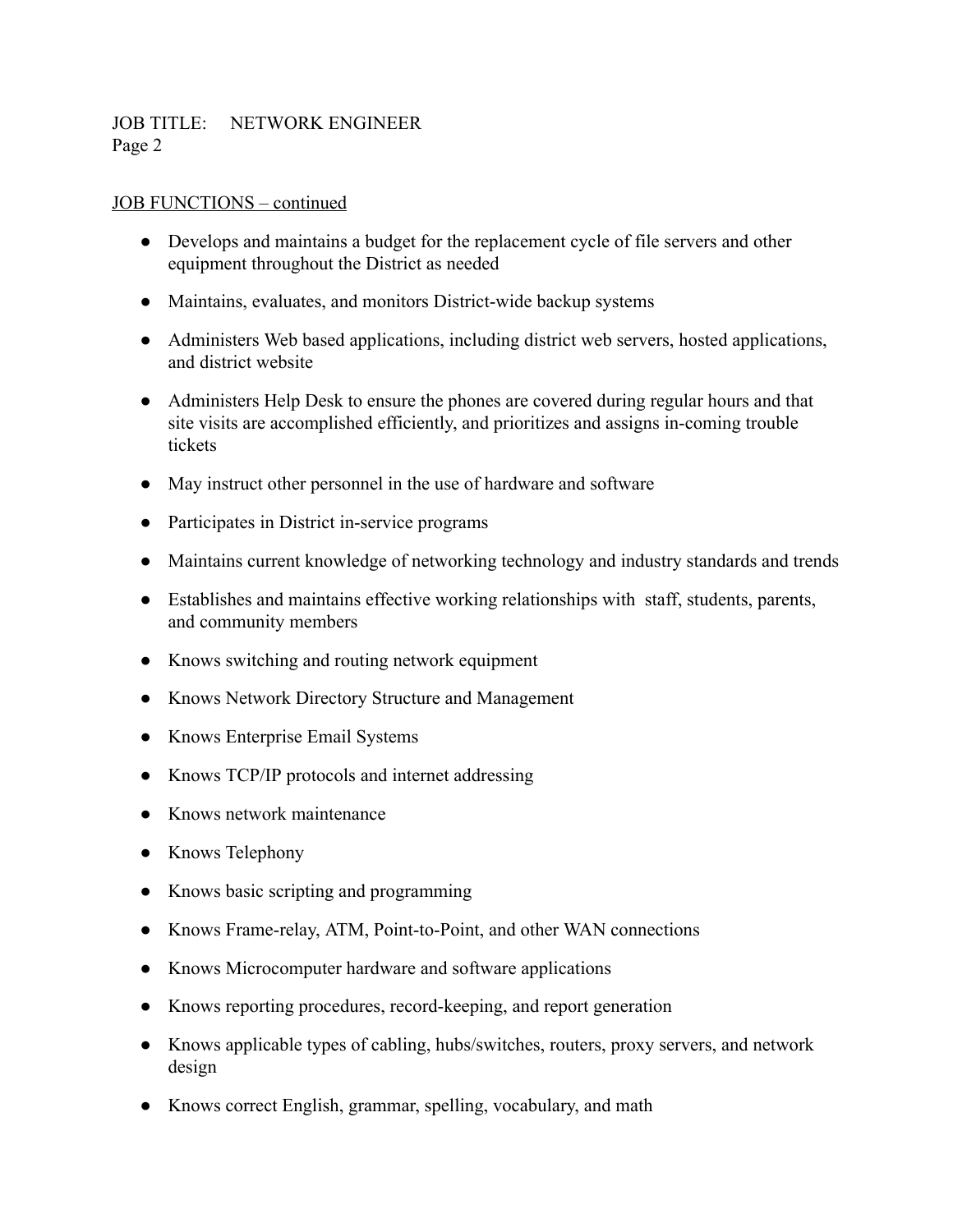# JOB TITLE: NETWORK ENGINEER Page 3

## JOB FUNCTIONS – continued

- Knows District policies, rules and regulations pertaining to assigned area
- Operates computers, computer peripherals and standard office equipment
- Installs software and provides basic instructions on its use
- Reads, comprehends, and applies complex instructions and technical literature
- Trains or assists in providing training to users in the District
- Provides technical assistance
- Generates and maintains records as they pertain to their duties and assignments
- Uses error-checking methods and high-level troubleshooting skills to identify and solve networking problems
- Works effectively with minimal supervision
- Understands and follows oral and written instructions related to complex technical matters
- Communicates effectively both orally and in writing
- Works effectively under pressure in a fast-paced environment and under strict deadlines
- Makes mathematical calculations with accuracy
- Works efficiently with frequent interruptions
- Schedules and performs work to meet established timelines
- Establishes and maintains effective working relationships with staff, students, parents, and community members
- Performs related duties as assigned or needed

## PHYSICAL ABILITIES:

- Visual ability to read handwritten or typed documents, and the display screen of various office equipment and machines
- Able to conduct verbal conversation, write, and read in English
- Able to hear normal range verbal conversation (approximately 60 decibels)